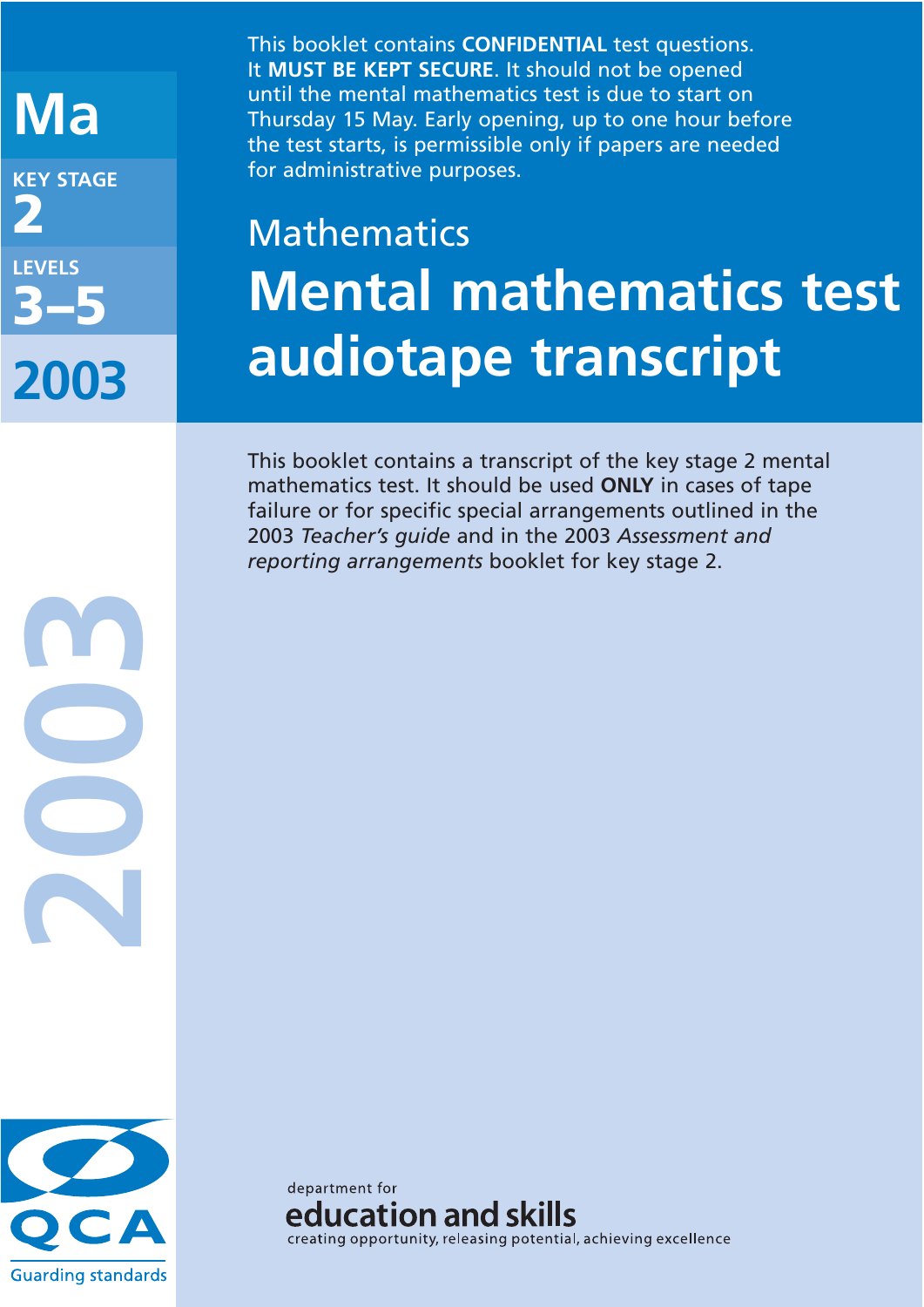## **Notes for teacher-read version**

#### **Instructions**

**In the event of a tape failure, the teacher should follow the instructions below.**

- 1. Children should have only pens or pencils. They should not have rubbers, rulers, calculators or any mathematical equipment. Access to paper for working out answers is **not allowed**.
- 2. Ensure that each child has an answer sheet. Tell the children to write their name and school in the box at the top of the answer sheet.
- 3. Ensure the children understand that:
	- **they must complete the test on their own without copying or discussing questions with** other children;
	- they will be told how long they have to answer each question and that the time given will increase from 5, to 10, to 15 seconds as the test progresses through the three sections;
	- **n** for some of the questions, the information they will need is included in or beside the answer box on the pupil answer sheet;
	- they are not allowed to use a calculator or any other mathematical equipment;
	- if they want to change their answer, they should put a cross through their first answer. They are not allowed to rub out any answers;
	- they should answer as many questions as they can. If they find a question too difficult, they should put a cross in the answer box, and wait for the next question;
	- **n** they should not write in the white boxes in the blue margins;
	- they will not be allowed to ask any questions once the test has started.
- 4. You must have access to a clock or watch that measures accurately in seconds.
- 5. Read out the following script, **using exactly these words:**

*Listen carefully to the instructions I am going to give you. When I have finished reading them, I will answer any questions. However, you will not be able to ask any questions once the test has begun.*

*I will start by reading a practice question. Then I am going to ask you 20 questions for the test. On your sheet there is an answer box for each question, where you should write the answer to the question and nothing else. You should work out the answer to each question in your head, but you may jot things down outside the answer box if this helps you. Do not try to write down your calculations because this will waste time and you may miss the next question. For some of the questions, important information is already written down for you on the sheet.*

*I will read out each question twice. Listen carefully both times. You will then have time to work out your answer. If you cannot work out an answer, put a cross in the answer box. If you make a mistake, cross out the wrong answer and write the correct answer next to it. There are some easy and some harder questions, so don't be put off if you cannot answer a question.*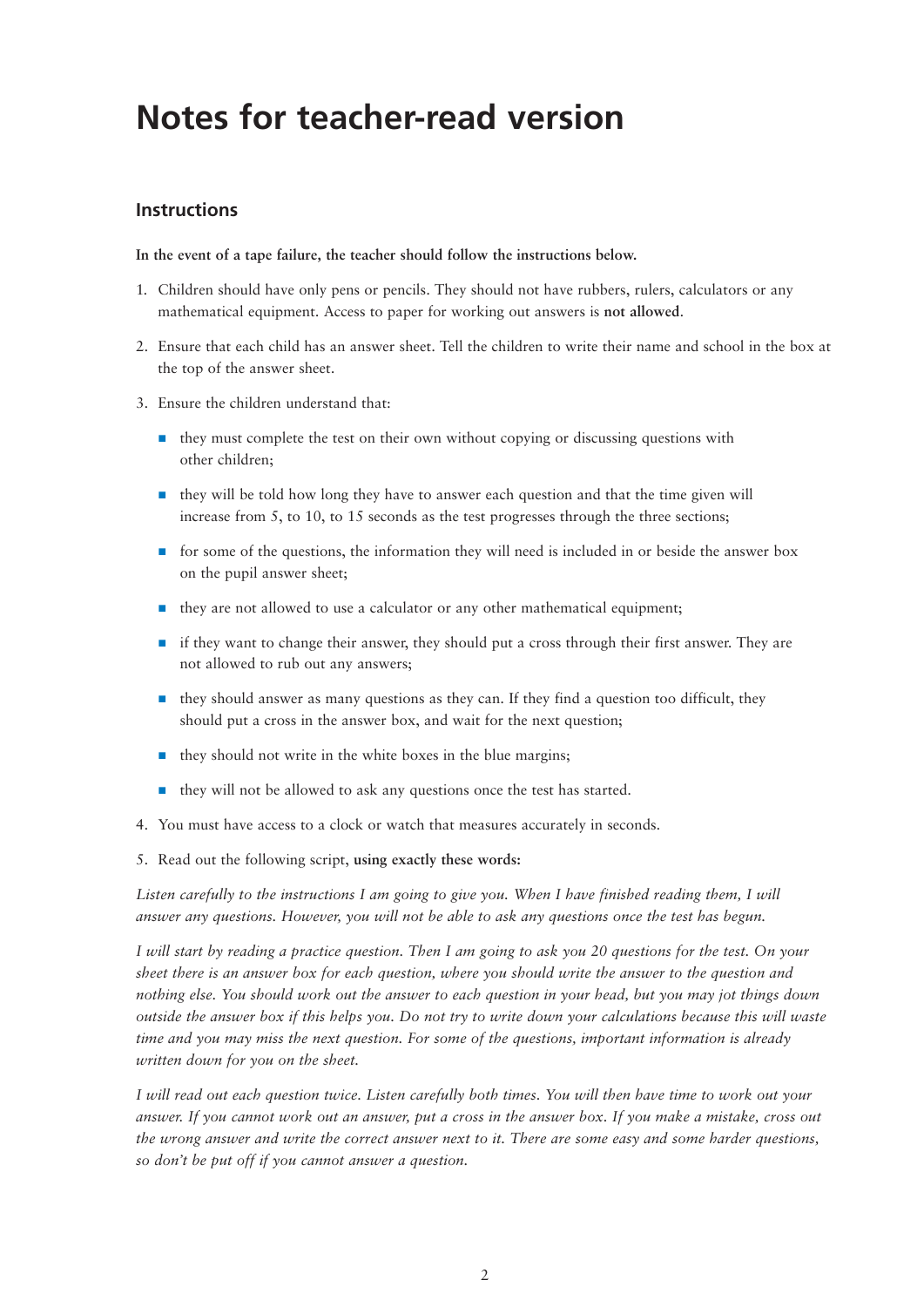- 6. Stop and answer any questions that the children may have.
- 7. Read out the following:

*Here is the practice question to show you what to do.*

*I will read the question twice, and you will have 5 seconds to work out the answer and write it in the answer box.*

*What number is half of twenty?*

Repeat the question.

*What number is half of twenty?*

Wait five seconds (measured accurately using a clock or watch), then read out the following:

*Now put down your pen or pencil.*

- 8. Ensure that the children have correctly placed their answers to the practice question on their answer sheets. Remind the children that, for some questions, information is provided in or beside the answer box. When they are ready to begin the test, tell the children that you will not be able to answer any further questions, or interrupt the test, once you have started reading the questions.
- 9. The questions are given on page 4 of this booklet. The questions must be read out exactly as written. Start by stating the question number, then read each question twice before leaving the 5, 10 or 15 second response time. **These timings must be strictly adhered to.**

10. At the end of the test, tell the children to put down their pens or pencils, then collect their answer sheets.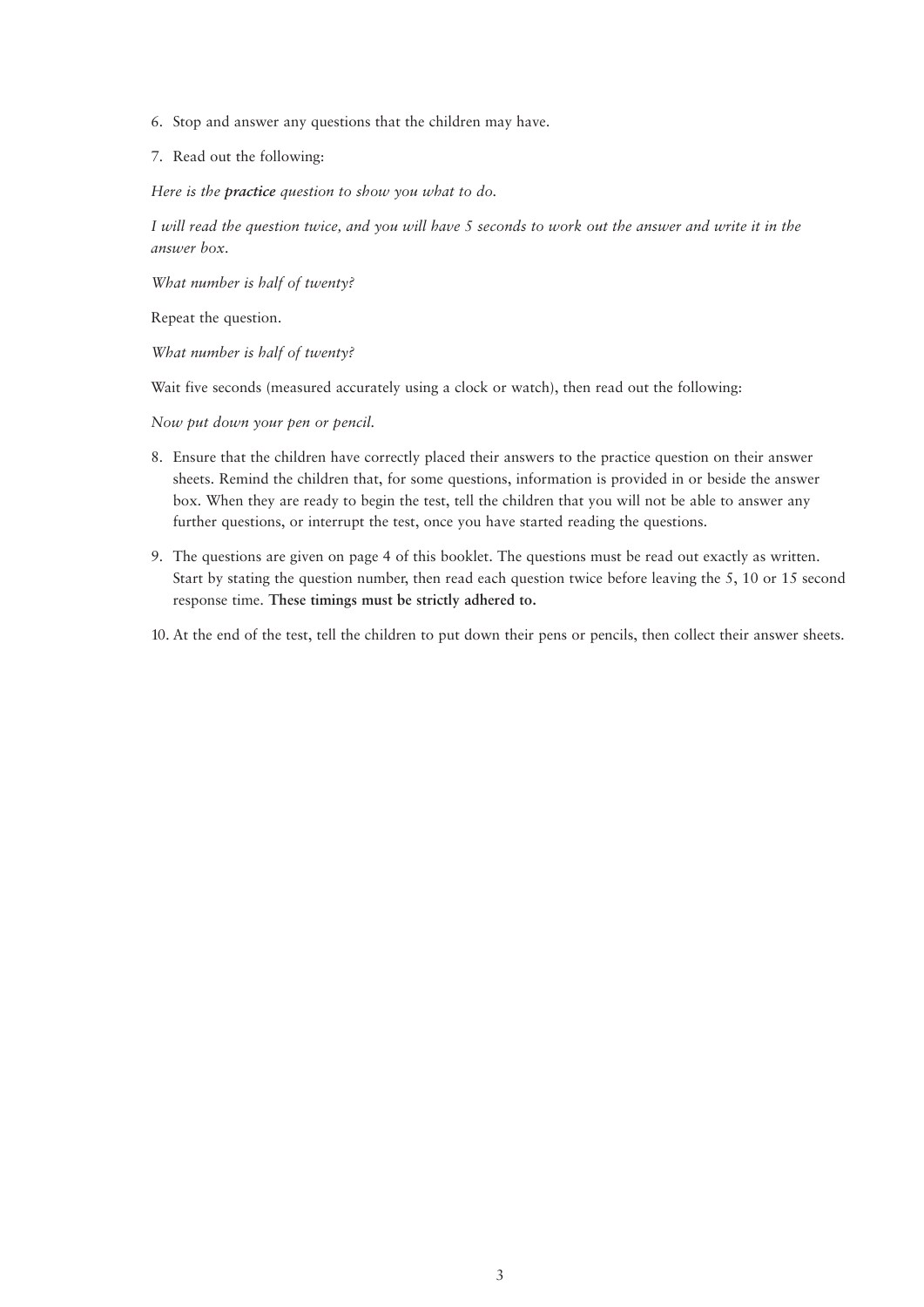#### **Test questions**

*'Now we are ready to start the test. For this group of questions, you will have 5 seconds to work out each answer and write it down.'*

|   | The questions                                        |
|---|------------------------------------------------------|
|   | Write in figures the number one thousand and twenty. |
|   | Divide ninety by three.                              |
|   | Multiply seven by six.                               |
| 4 | What is twenty out of forty as a percentage?         |
|   | How many grams are there in twelve kilograms?        |

#### *'For the next group of questions, you will have 10 seconds to work out each answer and write it down.'*

| 6               | How much must I add to four pounds ninety to make six pounds?                                  |
|-----------------|------------------------------------------------------------------------------------------------|
| 7               | Look at your answer sheet.<br>Put a ring around the shape which has only one line of symmetry. |
| 8               | What is three times three added to four times four?                                            |
| 9               | Subtract one point nine from two point seven.                                                  |
| 10 <sup>°</sup> | What is one-half added to three-quarters?                                                      |
| 11              | Calculate the perimeter of a rectangle which is eleven metres long and four metres wide.       |
| 12 <sup>2</sup> | How many forties are there in eight hundred?                                                   |
| 13              | When h has the value twelve, calculate five h minus two.                                       |
| 14              | Look at your answer sheet.<br>Put a ring around the decimal which is equal to one-fifth.       |
| 15 <sub>1</sub> | What is three-quarters of five hundred?                                                        |

#### *'For the next group of questions, you will have 15 seconds to work out each answer and write it down.'*

| 16 | What number is thirty-four more than fifty-eight?                                                                                  |
|----|------------------------------------------------------------------------------------------------------------------------------------|
| 17 | Look at the list on your answer sheet.<br>It shows the price of pizzas.<br>How much more does a large pizza cost than a small one? |
| 18 | What is fifteen multiplied by eleven?                                                                                              |
| 19 | A yogurt costs forty-five pence.<br>How many yogurts can be bought for five pounds?                                                |
| 20 | Look at your answer sheet.<br>What is the angle between the hands of a clock at four o'clock?                                      |

#### *'Now put down your pen or pencil. The test is finished.'*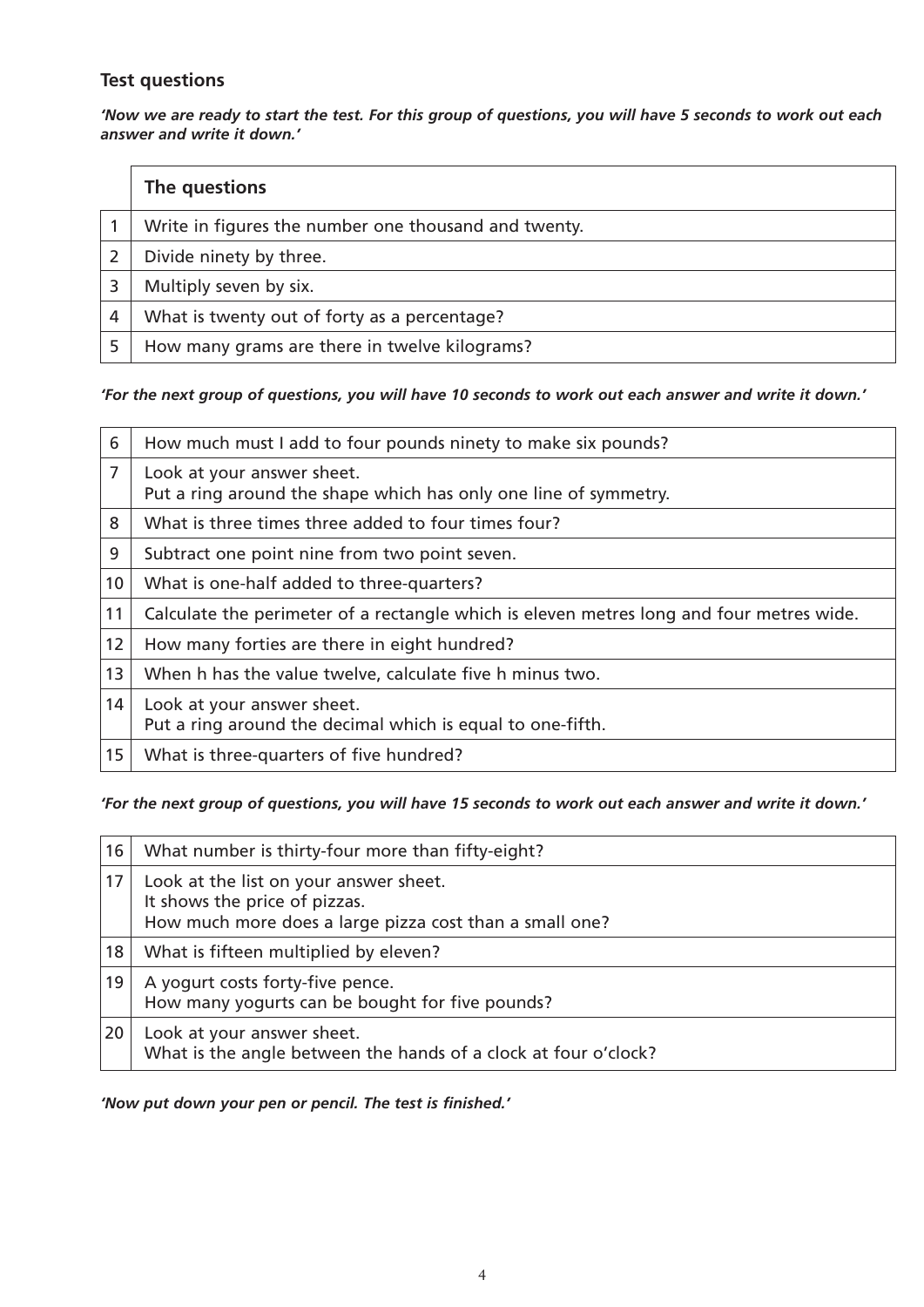### **Key stage 2 mathematics 2003 mental mathematics test First name Last name School Total marks**

Practice question



Time: 5 seconds



Time: 10 seconds





### Time: 15 seconds